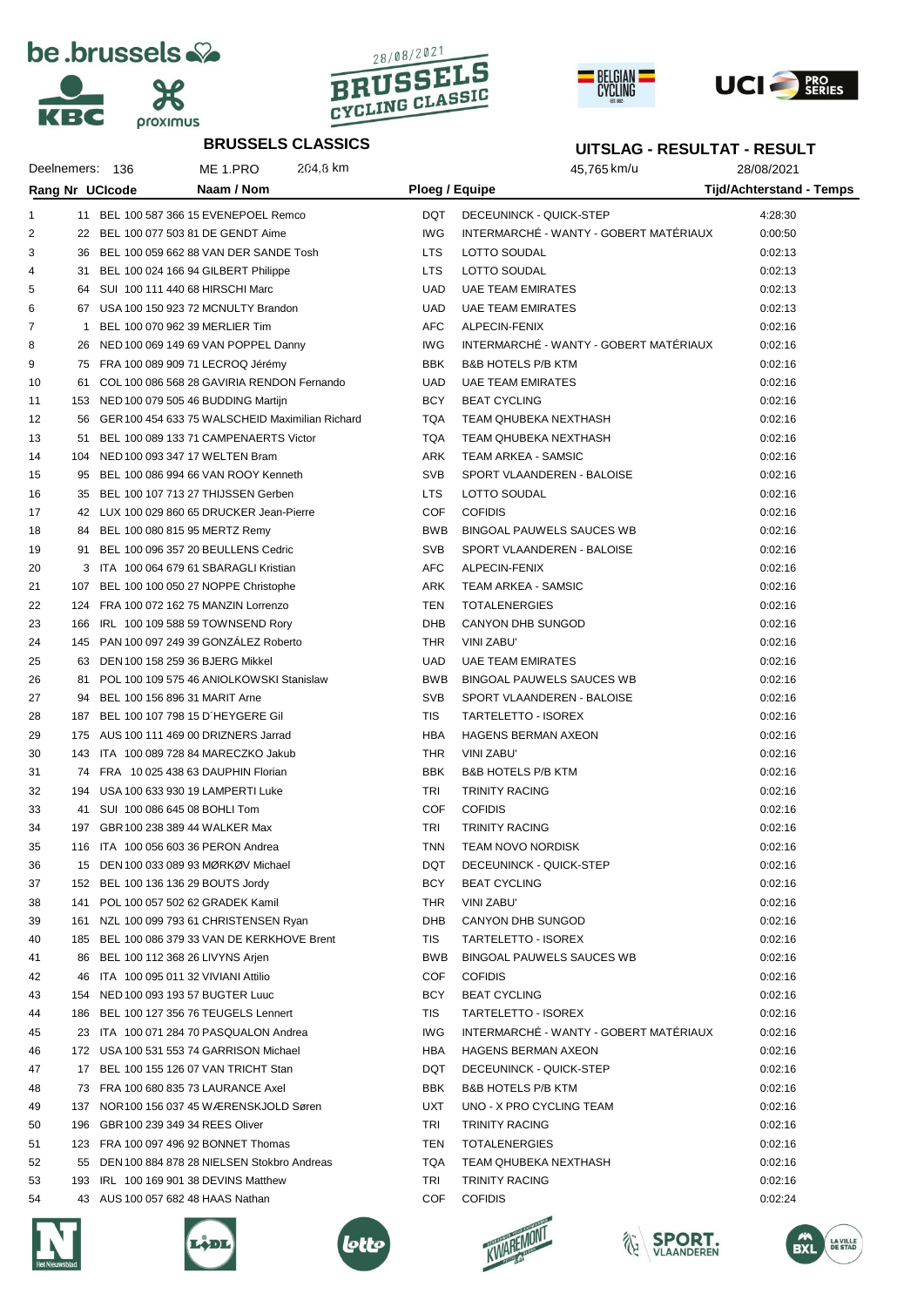









## **BRUSSELS CLASSICS**

|    |                             | <b>BRUSSELS CLASSICS</b>                        |                          | UITSLAG - RESULTAT - RESULT                       |                          |  |  |
|----|-----------------------------|-------------------------------------------------|--------------------------|---------------------------------------------------|--------------------------|--|--|
|    | Deelnemers: 136             | 204.8 km<br>ME 1.PRO                            |                          | 45,765 km/u                                       | 28/08/2021               |  |  |
|    | Rang Nr UCIcode             | Naam / Nom                                      | Ploeg / Equipe           |                                                   | Tijd/Achterstand - Temps |  |  |
|    |                             |                                                 |                          |                                                   |                          |  |  |
| 55 |                             | 176 USA 100 637 637 40 RICCITELLO Matthew       | <b>HBA</b><br>ARK        | <b>HAGENS BERMAN AXEON</b><br>TEAM ARKEA - SAMSIC | 0:02:24<br>0:02:27       |  |  |
| 56 |                             | 105 POL 100 058 536 29 OWSIAN Lukasz            |                          |                                                   |                          |  |  |
| 57 |                             | 82 BEL 100 161 391 64 DESAL Ceriel              | <b>BWB</b><br><b>BCY</b> | <b>BINGOAL PAUWELS SAUCES WB</b>                  | 0:02:27                  |  |  |
| 58 |                             | 157 NED 100 107 355 57 BURGER Sven              |                          | <b>BEAT CYCLING</b>                               | 0:02:27                  |  |  |
| 59 |                             | 182 ALB 100 086 944 16 SEFA Ylber               | <b>TIS</b>               | TARTELETTO - ISOREX                               | 0:02:27                  |  |  |
| 60 |                             | 45 FRA 10 066 378 39 TOUMIRE Hugo               | <b>COF</b>               | <b>COFIDIS</b>                                    | 0:02:27                  |  |  |
| 61 |                             | 72 ITA 100 100 858 59 BAGIOLI Nicola            | <b>BBK</b>               | <b>B&amp;B HOTELS P/B KTM</b>                     | 0:02:27                  |  |  |
| 62 |                             | 71 BEL 100 081 989 08 BACKAERT Frederik         | <b>BBK</b>               | <b>B&amp;B HOTELS P/B KTM</b>                     | 0:02:27                  |  |  |
| 63 |                             | 195 AUS 100 552 228 88 QUICK Blake              | TRI                      | <b>TRINITY RACING</b>                             | 0:02:27                  |  |  |
| 64 | 96                          | BEL 100 156 876 11 VANHOOF Ward                 | <b>SVB</b>               | SPORT VLAANDEREN - BALOISE                        | 0:02:27                  |  |  |
| 65 |                             | 126 FRA 100 065 847 65 PETIT Adrien             | <b>TEN</b>               | <b>TOTALENERGIES</b>                              | 0:02:27                  |  |  |
| 66 |                             | 62 NZL 100 217 083 78 FISHER-BLACK Finn         | <b>UAD</b>               | <b>UAE TEAM EMIRATES</b>                          | 0:02:27                  |  |  |
| 67 |                             | 16 BEL 100 054 306 67 STEELS Stijn              | DQT                      | DECEUNINCK - QUICK-STEP                           | 0:02:27                  |  |  |
| 68 |                             | 37 BEL 100 073 573 31 DE BUYST Jasper           | <b>LTS</b>               | LOTTO SOUDAL                                      | 0:02:27                  |  |  |
| 69 |                             | 33 BEL 100 075 246 55 FRISON Frederik           | <b>LTS</b>               | LOTTO SOUDAL                                      | 0:02:27                  |  |  |
| 70 |                             | 47 FRA 100 154 221 72 MORIN Emmanuel            | <b>COF</b>               | <b>COFIDIS</b>                                    | 0:02:34                  |  |  |
| 71 |                             | 134 NOR 100 088 496 16 RESELL Erik Nordsaeter   | <b>UXT</b>               | UNO - X PRO CYCLING TEAM                          | 0:02:34                  |  |  |
| 72 |                             | 13 COL 100 092 304 41 HODEG CHAGUI Alvaro Jose  | DQT                      | DECEUNINCK - QUICK-STEP                           | 0:02:38                  |  |  |
| 73 |                             | 57 POL 100 068 242 35 WISNIOWSKI Lukasz         | <b>TQA</b>               | TEAM QHUBEKA NEXTHASH                             | 0:02:40                  |  |  |
| 74 |                             | 65 ARG 100 896 277 78 RICHEZE Maximiliano Ariel | <b>UAD</b>               | <b>UAE TEAM EMIRATES</b>                          | 0:02:40                  |  |  |
| 75 | 106                         | FRA 100 156 012 20 LOUVEL Matis                 | ARK                      | TEAM ARKEA - SAMSIC                               | 0:02:40                  |  |  |
| 76 |                             | 127 FRA 100 162 410 16 JOUSSEAUME Alan          | TEN                      | <b>TOTALENERGIES</b>                              | 0:02:40                  |  |  |
| 77 | 66                          | NOR100 065 353 56 LAENGEN Vegard Stake          | <b>UAD</b>               | <b>UAE TEAM EMIRATES</b>                          | 0:02:40                  |  |  |
| 78 |                             | 12 BEL 100 027 284 11 DEVENYNS Dries            | DQT                      | DECEUNINCK - QUICK-STEP                           | 0:02:40                  |  |  |
| 79 |                             | 87 LUX 100 110 298 90 WIRTGEN Luc               | <b>BWB</b>               | <b>BINGOAL PAUWELS SAUCES WB</b>                  | 0:02:40                  |  |  |
| 80 |                             | 24 NED 100 072 971 11 VAN DER HOORN Taco        | <b>IWG</b>               | INTERMARCHÉ - WANTY - GOBERT MATÉRIAUX            | 0:02:40                  |  |  |
| 81 |                             | 101 FRA 100 695 100 79 LE BERRE Mathis          | ARK                      | TEAM ARKEA - SAMSIC                               | 0:03:10                  |  |  |
| 82 |                             | 53 AUT 100 075 223 32 GOGL Michael              | <b>TQA</b>               | TEAM QHUBEKA NEXTHASH                             | 0:03:10                  |  |  |
| 83 | 121                         | ITA 100 075 007 10 BONIFAZIO Niccolò            | TEN                      | <b>TOTALENERGIES</b>                              | 0:03:16                  |  |  |
| 84 | 131                         | NOR 100 086 594 54 ABRAHAMSEN Jonas             | <b>UXT</b>               | UNO - X PRO CYCLING TEAM                          | 0:04:26                  |  |  |
| 85 |                             | 132 NOR 100 098 935 76 TRÆEN Torstein           | <b>UXT</b>               | UNO - X PRO CYCLING TEAM                          | 0:04:26                  |  |  |
| 86 |                             | 93 BEL 100 146 233 38 MERTENS Julian            | <b>SVB</b>               | SPORT VLAANDEREN - BALOISE                        | 0:04:26                  |  |  |
| 87 |                             | 2 BEL 100 058 758 57 JANSSENS Jimmy             | AFC                      | ALPECIN-FENIX                                     | 0:04:26                  |  |  |
| 88 |                             | 103 SUI 100 152 373 67 VOISARD Yannis           | ARK                      | <b>TEAM ARKEA - SAMSIC</b>                        | 0:07:37                  |  |  |
|    | DNF / Abbandons / Opgaves : |                                                 |                          |                                                   |                          |  |  |
|    |                             | 4 BEL 100 061 458 41 VAN KEIRSBULCK Guillaume   | AFC                      | ALPECIN-FENIX                                     |                          |  |  |
|    | 5.                          | BEL 100 077 498 76 RICKAERT Jonas               | AFC                      | ALPECIN-FENIX                                     |                          |  |  |
|    | 6.                          | BEL 100 066 562 04 VERMEERSCH Gianni            | AFC                      | ALPECIN-FENIX                                     |                          |  |  |
|    |                             | 7 BEL 100 077 497 75 VERGAERDE Otto             | AFC                      | ALPECIN-FENIX                                     |                          |  |  |
|    | 14                          | BEL 100 022 640 23 KEISSE IIjo                  | DQT                      | DECEUNINCK - QUICK-STEP                           |                          |  |  |
|    | 25                          | NED 100 033 229 39 VAN POPPEL Boy               | <b>IWG</b>               | INTERMARCHÉ - WANTY - GOBERT MATÉRIAUX            |                          |  |  |
|    | 27                          | BEL 100 146 226 31 DE PLUS Jasper               | <b>IWG</b>               | INTERMARCHÉ - WANTY - GOBERT MATÉRIAUX            |                          |  |  |
|    | 32                          | GER 100 033 016 20 KLUGE Roger                  | <b>LTS</b>               | LOTTO SOUDAL                                      |                          |  |  |
|    | 34                          | BEL 100 048 167 39 DE GENDT Thomas              | <b>LTS</b>               | LOTTO SOUDAL                                      |                          |  |  |
|    | 52                          | RSA 100 178 256 51 PRITZEN Marc Oliver          | <b>TQA</b>               | TEAM QHUBEKA NEXTHASH                             |                          |  |  |
|    | 54                          | DEN 100 068 833 44 HANSEN Lasse Norman          | <b>TQA</b>               | TEAM QHUBEKA NEXTHASH                             |                          |  |  |
|    | 77                          | BEL 100 057 114 62 VAN GENECHTEN Jonas          | BBK                      | <b>B&amp;B HOTELS P/B KTM</b>                     |                          |  |  |
|    | 83                          | BEL 100 079 697 44 VALLEE Boris                 | BWB                      | <b>BINGOAL PAUWELS SAUCES WB</b>                  |                          |  |  |
|    | 85                          | BEL 100 098 073 87 PEYSKENS Dimitri             | BWB                      | BINGOAL PAUWELS SAUCES WB                         |                          |  |  |
|    | 92                          | BEL 100 090 098 66 DE VYLDER Lindsay            | <b>SVB</b>               | SPORT VLAANDEREN - BALOISE                        |                          |  |  |
|    | 97                          | BEL 100 138 703 74 WILLEMS Thimo                | <b>SVB</b>               | SPORT VLAANDEREN - BALOISE                        |                          |  |  |
|    | 102                         | COL 100 093 732 14 QUINTANA Dayer               | ARK                      | TEAM ARKEA - SAMSIC                               |                          |  |  |
|    | 111                         | BEL 100 649 439 08 CEURENS Robbe                | <b>TNN</b>               | <b>TEAM NOVO NORDISK</b>                          |                          |  |  |
|    |                             | 112 USA 100 535 405 46 PHIPPEN Logan Lakota     | TNN                      | <b>TEAM NOVO NORDISK</b>                          |                          |  |  |